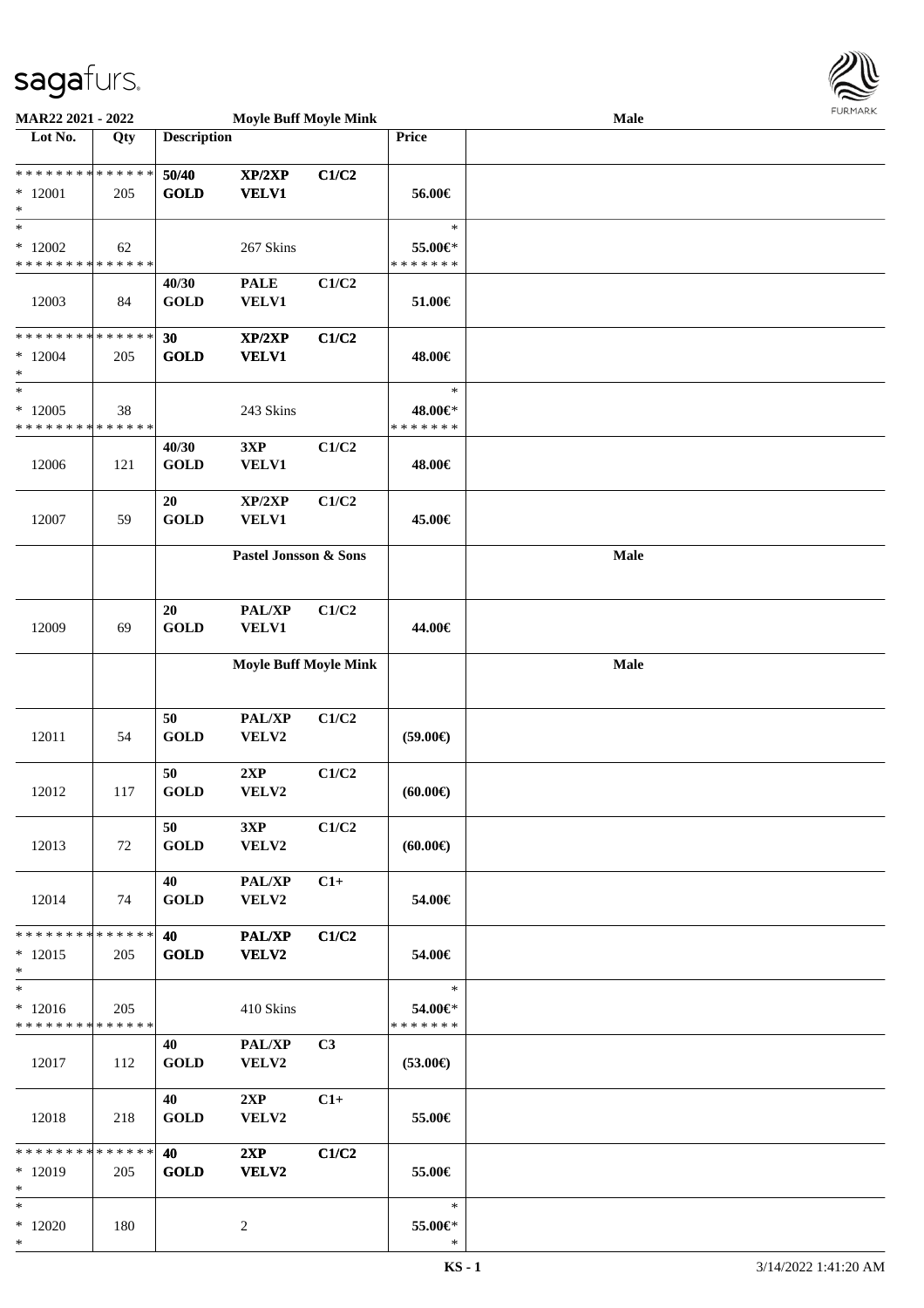\*



| <b>MAR22 2021 - 2022</b>                   |             |                    | <b>Moyle Buff Moyle Mink</b> |                |                                | <b>Male</b> |  |
|--------------------------------------------|-------------|--------------------|------------------------------|----------------|--------------------------------|-------------|--|
| Lot No.                                    | Qty         | <b>Description</b> |                              |                | Price                          |             |  |
|                                            |             |                    |                              |                |                                |             |  |
| $\ast$                                     |             | 40                 | 2XP                          | C1/C2          | $\ast$                         |             |  |
| $*12021$                                   | 180         | <b>GOLD</b>        | VELV2                        |                | 55.00€*                        |             |  |
| $\ast$                                     |             |                    |                              |                | $\ast$                         |             |  |
| $*$                                        |             |                    |                              |                | $\ast$                         |             |  |
| $*12022$                                   | 122         |                    | 687 Skins                    |                | 55.00€*                        |             |  |
| * * * * * * * * * * * * * *                |             |                    |                              |                | * * * * * * *                  |             |  |
|                                            |             | 40                 | 2XP                          | C <sub>3</sub> |                                |             |  |
| 12023                                      | 119         | <b>GOLD</b>        | VELV2                        |                | $(54.00\epsilon)$              |             |  |
|                                            |             |                    |                              |                |                                |             |  |
|                                            |             | 40                 | 3XP                          | $C1+$          |                                |             |  |
| 12024                                      | 224         | <b>GOLD</b>        | VELV2                        |                | $(55.00\epsilon)$              |             |  |
|                                            |             |                    |                              |                |                                |             |  |
| * * * * * * * * * * * * * *                |             | 40                 | 3XP                          | C1/C2          |                                |             |  |
| $*12025$                                   | 205         | <b>GOLD</b>        | VELV2                        |                | 55.00€                         |             |  |
| *                                          |             |                    |                              |                |                                |             |  |
| $*$                                        |             |                    |                              |                | $\ast$                         |             |  |
| $*12026$                                   | 79          |                    | 284 Skins                    |                | 55.00€*                        |             |  |
| * * * * * * * * * * * * * *                |             |                    |                              |                | * * * * * * *                  |             |  |
|                                            |             | 40                 | 4XP                          | $C1+$          |                                |             |  |
| 12027                                      | 80          | <b>GOLD</b>        | VELV2                        |                | $(54.00\epsilon)$              |             |  |
|                                            |             |                    |                              |                |                                |             |  |
|                                            |             | 30                 | PAL/XP                       | $C1+$          |                                |             |  |
| 12028                                      | 198         | <b>GOLD</b>        | VELV2                        |                | $(50.00\epsilon)$              |             |  |
|                                            |             |                    |                              |                |                                |             |  |
| * * * * * * * *                            | * * * * * * | 30                 | <b>PAL/XP</b>                | C1/C2          |                                |             |  |
| $*12029$                                   | 205         | <b>GOLD</b>        | VELV2                        |                | 50.00€                         |             |  |
| $\ast$<br>$\ast$                           |             |                    |                              |                | $\ast$                         |             |  |
|                                            |             |                    |                              |                |                                |             |  |
| $*12030$                                   | 180         |                    | 2                            |                | $50.00 \in$ *<br>$\ast$        |             |  |
| $\ast$<br>$\ast$                           |             |                    |                              |                | $\ast$                         |             |  |
|                                            |             |                    |                              |                |                                |             |  |
| $*12031$<br>* * * * * * * * * * * * * *    | 47          |                    | 432 Skins                    |                | $50.00 \in$ *<br>* * * * * * * |             |  |
|                                            |             | 30                 |                              |                |                                |             |  |
| 12032                                      | 154         | <b>GOLD</b>        | <b>PAL/XP</b><br>VELV2       | C <sub>3</sub> | $(49.00\epsilon)$              |             |  |
|                                            |             |                    |                              |                |                                |             |  |
| ******** <mark>******</mark>               |             | 30 <sup>°</sup>    | 2XP                          | $C1+$          |                                |             |  |
| $*12033$                                   | 205         | <b>GOLD</b>        | <b>VELV2</b>                 |                | $(52.00\epsilon)$              |             |  |
| $\ast$                                     |             |                    |                              |                |                                |             |  |
| $*$                                        |             |                    |                              |                | $\ast$                         |             |  |
| $*12034$                                   | 114         |                    | 319 Skins                    |                | $(52.00\epsilon)$ *            |             |  |
| * * * * * * * * * * * * * * *              |             |                    |                              |                | * * * * * * *                  |             |  |
| * * * * * * * * * * * * * * <mark>*</mark> |             | 30                 | 2XP                          | C1/C2          |                                |             |  |
| $*12035$                                   | 205         | <b>GOLD</b>        | <b>VELV2</b>                 |                | $(52.00\epsilon)$              |             |  |
| $\ast$                                     |             |                    |                              |                |                                |             |  |
| $*$                                        |             |                    |                              |                | $*$                            |             |  |
| $*12036$                                   | 180         |                    | 2                            |                | $(52.00\epsilon)$ *            |             |  |
| $*$                                        |             |                    |                              |                | $\ast$                         |             |  |
| $*$ $-$                                    |             |                    |                              |                | $\ast$                         |             |  |
| $*12037$                                   | 180         |                    | 3                            |                | $(52.00\epsilon)$ *            |             |  |
| $*$                                        |             |                    |                              |                | $\ast$                         |             |  |
| $*$ $-$                                    |             |                    |                              |                | $\ast$                         |             |  |
| $*12038$                                   | 205         |                    | 770 Skins                    |                | $(52.00\epsilon)$ *            |             |  |
| * * * * * * * * * * * * * * *              |             |                    |                              |                | * * * * * * *                  |             |  |
|                                            |             | 30                 | 2XP                          | C <sub>3</sub> |                                |             |  |
| 12039                                      | 107         | <b>GOLD</b>        | <b>VELV2</b>                 |                | $(50.00\epsilon)$              |             |  |
|                                            |             |                    |                              |                |                                |             |  |
| * * * * * * * * * * * * * * <mark>*</mark> |             | 30                 | 3XP                          | $C1+$          |                                |             |  |
| $*12040$                                   | 205         | <b>GOLD</b>        | <b>VELV2</b>                 |                | 52.00€                         |             |  |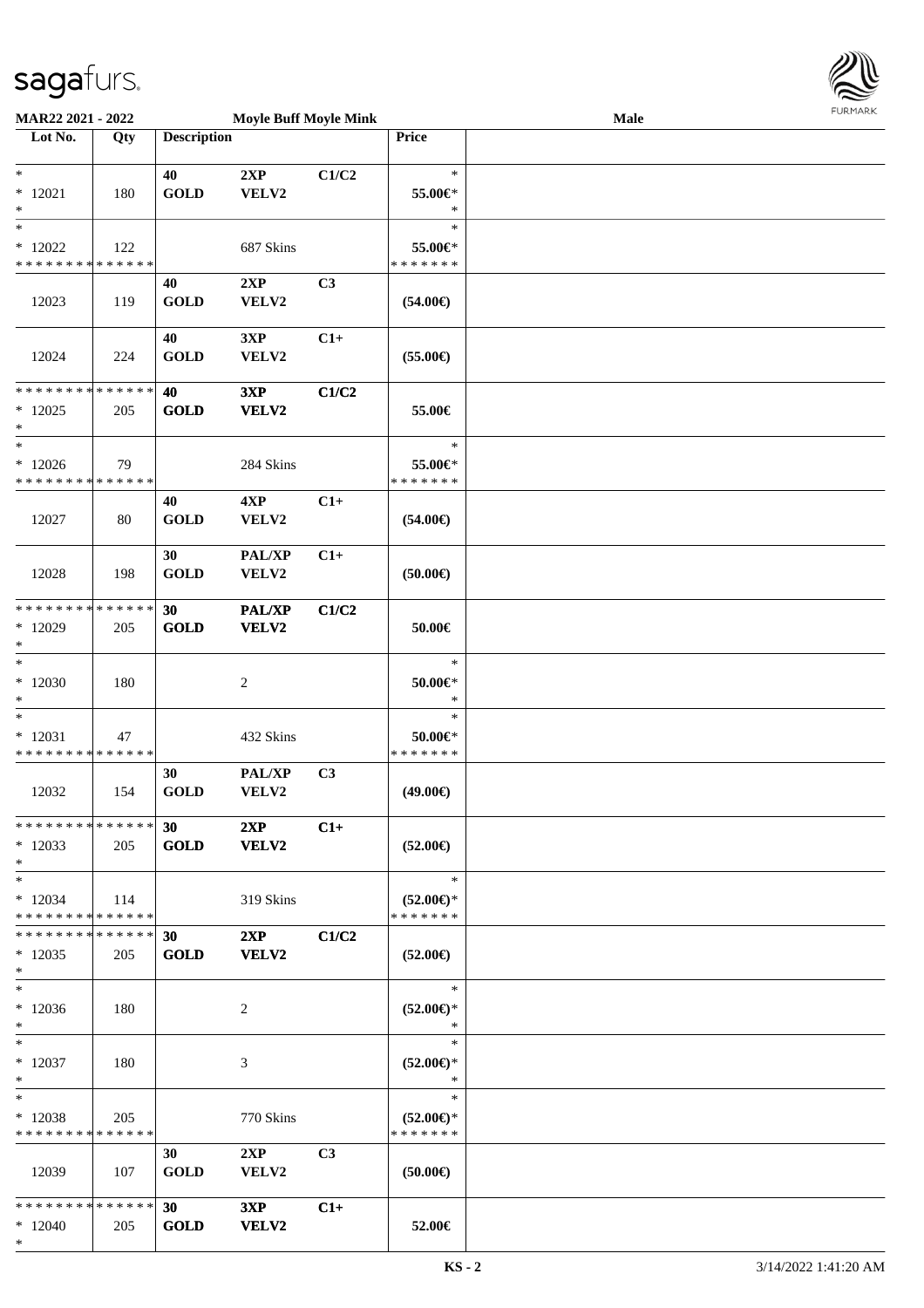

| MAR22 2021 - 2022           |     |                    | <b>Moyle Buff Moyle Mink</b> |       | Male                |  |  |  |  |
|-----------------------------|-----|--------------------|------------------------------|-------|---------------------|--|--|--|--|
| Lot No.                     | Qty | <b>Description</b> |                              |       | Price               |  |  |  |  |
| $\ast$                      |     | 30                 | 3XP                          | $C1+$ | $\ast$              |  |  |  |  |
| $*12041$                    | 169 | <b>GOLD</b>        | VELV2                        |       | 52.00€*             |  |  |  |  |
| * * * * * * * * * * * * * * |     |                    |                              |       | * * * * * * *       |  |  |  |  |
| * * * * * * * * * * * * * * |     | 30                 | 3XP                          | C1/C2 |                     |  |  |  |  |
| $*12042$                    | 205 | <b>GOLD</b>        | VELV2                        |       | $(52.00\epsilon)$   |  |  |  |  |
| $\ast$                      |     |                    |                              |       |                     |  |  |  |  |
| $\overline{\phantom{a}^*}$  |     |                    |                              |       | $\ast$              |  |  |  |  |
| $*12043$                    | 92  |                    | 297 Skins                    |       | $(52.00\epsilon)$ * |  |  |  |  |
| * * * * * * * * * * * * * * |     |                    |                              |       | * * * * * * *       |  |  |  |  |
|                             |     | 40/30              | 3XP                          | C3    |                     |  |  |  |  |
| 12044                       | 112 | <b>GOLD</b>        | VELV2                        |       | (50.00)             |  |  |  |  |
|                             |     | 30                 | 4XP                          | $C1+$ |                     |  |  |  |  |
| 12045                       | 78  | <b>GOLD</b>        | VELV2                        |       | 50.00€              |  |  |  |  |
|                             |     |                    |                              |       |                     |  |  |  |  |
|                             |     | 20                 | PAL/XP                       | C1/C2 |                     |  |  |  |  |
| 12046                       | 171 | <b>GOLD</b>        | VELV2                        |       | 43.00€              |  |  |  |  |
|                             |     |                    |                              |       |                     |  |  |  |  |
|                             |     | 20                 | XP/2XP                       | C3    |                     |  |  |  |  |
| 12047                       | 61  | <b>GOLD</b>        | VELV2                        |       | 42.00€              |  |  |  |  |
|                             |     |                    |                              |       |                     |  |  |  |  |
|                             |     | 20                 | 2XP/3XP                      | $C1+$ |                     |  |  |  |  |
| 12048                       | 219 | <b>GOLD</b>        | VELV2                        |       | $(44.00\epsilon)$   |  |  |  |  |
|                             |     | 20                 | 2XP/3XP                      | C1/C2 |                     |  |  |  |  |
| 12049                       | 199 | <b>GOLD</b>        | VELV2                        |       | $(44.00\epsilon)$   |  |  |  |  |
|                             |     |                    |                              |       |                     |  |  |  |  |
|                             |     | $\bf{0}$           | XP/2XP                       | C1/C2 |                     |  |  |  |  |
| 12050                       | 56  | <b>GOLD</b>        | VELV2                        |       | 40.00€              |  |  |  |  |
|                             |     |                    |                              |       |                     |  |  |  |  |
|                             |     | 40                 | 2XP                          | $C1+$ |                     |  |  |  |  |
| 12051                       | 192 | <b>GOLD</b>        | VELV3                        |       | $(54.00\epsilon)$   |  |  |  |  |
|                             |     |                    |                              |       |                     |  |  |  |  |
|                             |     | 40                 | 3XP                          | $C1+$ |                     |  |  |  |  |
| 12052                       | 207 | <b>GOLD</b>        | VELV3                        |       | 53.00€              |  |  |  |  |
|                             |     | 40/30              | PAL/XP                       | $C1+$ |                     |  |  |  |  |
| 12053                       | 143 | <b>GOLD</b>        | VELV3                        |       | $50.00\in$          |  |  |  |  |
|                             |     |                    |                              |       |                     |  |  |  |  |
|                             |     | 30 <sup>°</sup>    | 2XP                          | $C1+$ |                     |  |  |  |  |
| 12054                       | 172 | <b>GOLD</b>        | VELV3                        |       | 48.00€              |  |  |  |  |
|                             |     |                    |                              |       |                     |  |  |  |  |
|                             |     | 30                 | 3XP                          | $C1+$ |                     |  |  |  |  |
| 12055                       | 143 | <b>GOLD</b>        | VELV3                        |       | 48.00€              |  |  |  |  |
|                             |     |                    |                              |       |                     |  |  |  |  |
|                             |     | 20                 | 2XP/3XP                      | $C1+$ |                     |  |  |  |  |
| 12056                       | 59  | <b>GOLD</b>        | VELV3                        |       | $(41.00\epsilon)$   |  |  |  |  |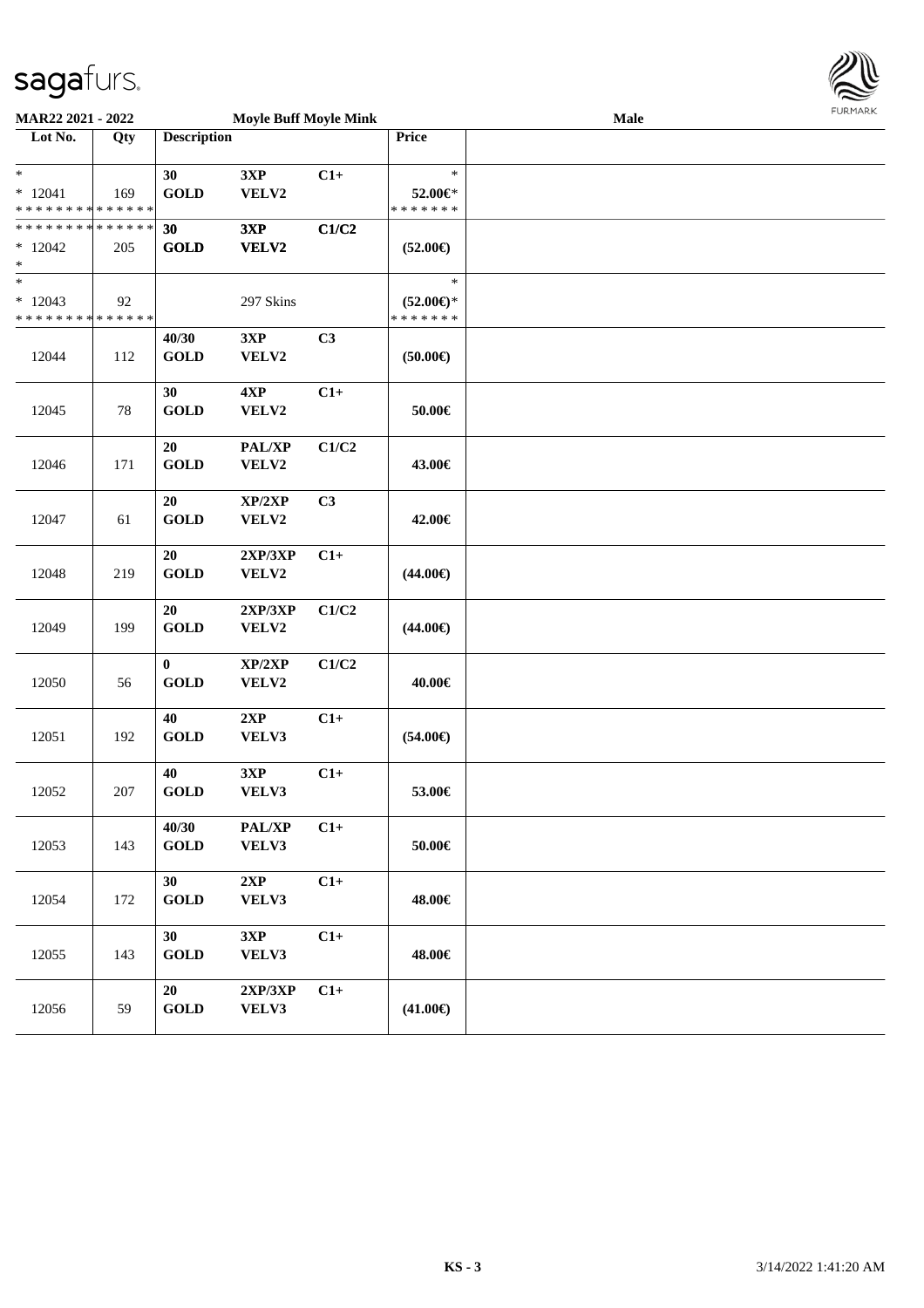

| MAR22 2021 - 2022                                 |     |                      | <b>Moyle Buff Moyle Mink</b>  |       |                                             | Male | FURMARK |
|---------------------------------------------------|-----|----------------------|-------------------------------|-------|---------------------------------------------|------|---------|
| Lot No.                                           | Qty | <b>Description</b>   |                               |       | Price                                       |      |         |
| 12061                                             | 98  | 40<br><b>SLVR</b>    | <b>PAL/XP</b><br>VELV2        | C1/C2 | $(52.00\epsilon)$                           |      |         |
| * * * * * * * * * * * * * *<br>$*12062$<br>$\ast$ | 205 | 40<br><b>SLVR</b>    | 2XP<br>VELV2                  | C1/C2 | $(53.00\epsilon)$                           |      |         |
| $\ast$<br>$*12063$<br>* * * * * * * * * * * * * * | 75  |                      | 280 Skins                     |       | $*$<br>$(53.00\epsilon)$ *<br>* * * * * * * |      |         |
| 12064                                             | 153 | 30<br><b>SLVR</b>    | <b>PAL/XP</b><br><b>VELV2</b> | C1/C2 | $(48.00\epsilon)$                           |      |         |
| 12065                                             | 245 | 30<br><b>SLVR</b>    | 2XP<br>VELV2                  | C1/C2 | $(49.00\epsilon)$                           |      |         |
| 12066                                             | 162 | 40/30<br><b>SLVR</b> | 3XP<br><b>VELV2</b>           | C1/C2 | $(50.00\epsilon)$                           |      |         |
| 12067                                             | 92  | 20<br><b>SLVR</b>    | XP/2XP<br>VELV2               | C1/C2 | $(42.00\epsilon)$                           |      |         |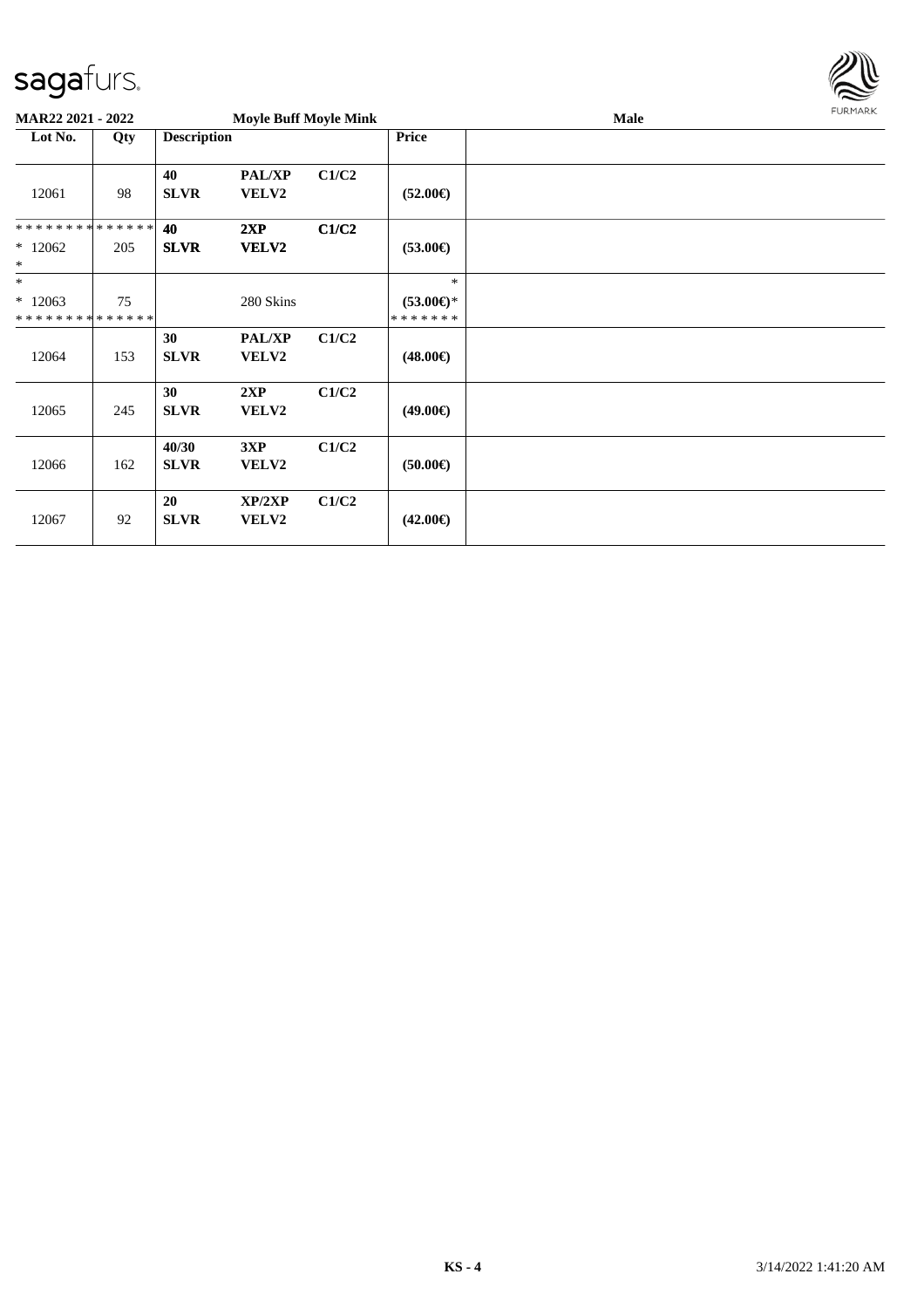

| <b>MAR22 2021 - 2022</b>                                         |     |                       | <b>Moyle Buff Moyle Mink</b> |                      | <b>LOKITAKV</b><br>Male                 |  |  |  |  |
|------------------------------------------------------------------|-----|-----------------------|------------------------------|----------------------|-----------------------------------------|--|--|--|--|
| Lot No.                                                          | Qty | <b>Description</b>    |                              |                      | Price                                   |  |  |  |  |
| 12081                                                            | 215 | 40<br><b>VSLA</b>     | XP/2XP<br><b>VELV1</b>       | C1/C2                | $(46.00\epsilon)$                       |  |  |  |  |
| 12082                                                            | 216 | 30<br><b>VSLA</b>     | XP/2XP<br><b>VELV1</b>       | C1/C2                | $(42.00\epsilon)$                       |  |  |  |  |
| 12083                                                            | 59  | 20<br>${\bf VSLA}$    | XP/2XP<br><b>VELV1</b>       | C1/C2                | 36.00€                                  |  |  |  |  |
| 12084                                                            | 181 | 40<br><b>VSLA</b>     | PAL/XP<br>VELV2              | C1/C2                | $(49.00\epsilon)$                       |  |  |  |  |
| * * * * * * * * <mark>* * * * * * *</mark><br>$*12085$<br>$\ast$ | 205 | 40<br><b>VSLA</b>     | 2XP<br>VELV2                 | C1/C2                | $(50.00\epsilon)$                       |  |  |  |  |
| $\ast$<br>$*12086$<br>* * * * * * * * * * * * * *                | 73  |                       | 278 Skins                    |                      | $\ast$<br>$(50.00ε)$ *<br>* * * * * * * |  |  |  |  |
| 12087                                                            | 66  | 40/30<br><b>VSLA</b>  | PAL/XP<br>VELV2              | $C1+$                | $(48.00\epsilon)$                       |  |  |  |  |
| 12088                                                            | 160 | 30<br><b>VSLA</b>     | PAL/XP<br>VELV2              | C1/C2                | $(46.00\epsilon)$                       |  |  |  |  |
| 12089                                                            | 70  | 40/30<br><b>VSLA</b>  | PAL/XP<br>VELV2              | C3                   | $(47.00\epsilon)$                       |  |  |  |  |
| 12090                                                            | 205 | 30<br><b>VSLA</b>     | 2XP<br>VELV2                 | C1/C2                | $(47.00\epsilon)$                       |  |  |  |  |
| 12091                                                            | 175 | 40/30<br><b>VSLA</b>  | 2XP/3XP<br>VELV2             | $C1+$                | $(49.00\epsilon)$                       |  |  |  |  |
| 12092                                                            | 191 | 40/30<br><b>VSLA</b>  | 2XP/3XP<br>VELV2             | C3                   | $(48.00\epsilon)$                       |  |  |  |  |
| 12093                                                            | 154 | 40/30<br><b>VSLA</b>  | 3XP<br>VELV2                 | C1/C2                | $(49.00\epsilon)$                       |  |  |  |  |
| 12094                                                            | 87  | 20<br><b>VSLA</b>     | XP/2XP<br>VELV2              | $C1+$                | $(38.00\epsilon)$                       |  |  |  |  |
| 12095                                                            | 125 | 20<br><b>VSLA</b>     | XP/2XP<br>VELV2              | C1/C2                | $(38.00\epsilon)$                       |  |  |  |  |
| 12096                                                            | 115 | 40/30<br><b>VSLA</b>  | XP/2XP<br>VELV2              | C1/C2<br><b>OPEN</b> | $(44.00\epsilon)$                       |  |  |  |  |
| 12097                                                            | 72  | 40/30<br>${\bf VSLA}$ | 3XP<br>VELV2                 | C1/C2<br><b>OPEN</b> | $(46.00\epsilon)$                       |  |  |  |  |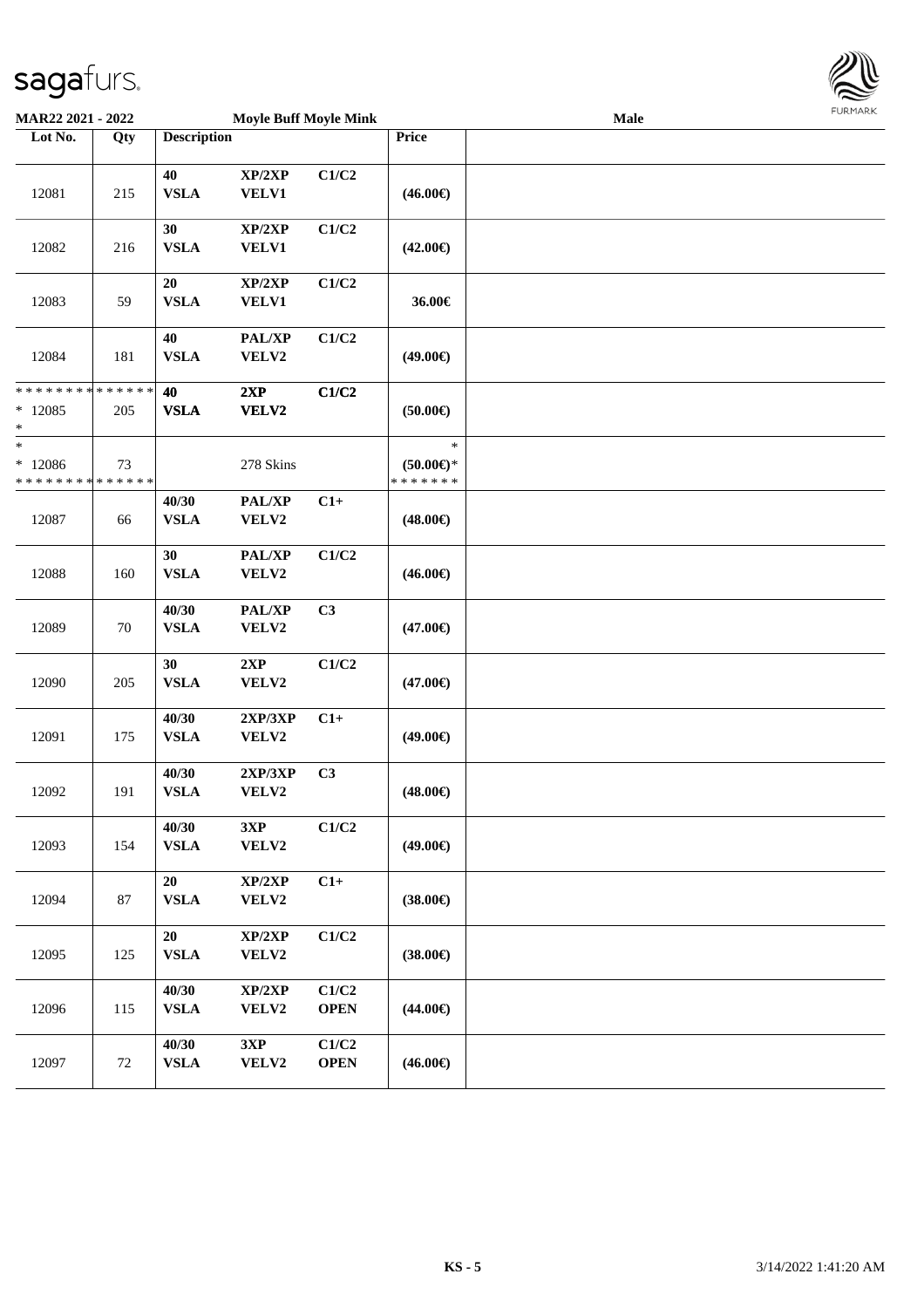

| <b>MAR22 2021 - 2022</b>                                        |        |                                       | <b>Moyle Buff Moyle Mink</b>                        |       |                                                | Female |  |
|-----------------------------------------------------------------|--------|---------------------------------------|-----------------------------------------------------|-------|------------------------------------------------|--------|--|
| Lot No.                                                         | Qty    | <b>Description</b>                    |                                                     |       | <b>Price</b>                                   |        |  |
| 22001                                                           | 85     | $\mathbf{0}$<br><b>GOLD</b>           | XP/2XP<br>VELV1                                     | C1/C2 | $(34.00\epsilon)$                              |        |  |
| 22002                                                           | 111    | $\mathbf{1}$<br><b>GOLD</b>           | PAL/XP<br><b>VELV1</b>                              | C1/C2 | 27.50€                                         |        |  |
| 22003                                                           | 144    | $\mathbf{1}$<br><b>GOLD</b>           | 2XP/3XP<br>VELV1                                    | C1/C2 | $(29.00\epsilon)$                              |        |  |
| 22004                                                           | 95     | $\boldsymbol{2}$<br><b>GOLD</b>       | XP/2XP<br>VELV1                                     | C1/C2 | $(22.00\epsilon)$                              |        |  |
|                                                                 |        |                                       | Pastel Jonsson & Sons                               |       |                                                | Female |  |
| 22006                                                           | 115    | $\mathbf{1}$<br><b>GOLD</b>           | <b>MED</b><br>VELV1                                 | C1/C2 | 25.00€                                         |        |  |
| 22007                                                           | 184    | $\mathbf{1}$<br><b>GOLD</b>           | <b>PALE</b><br><b>VELV1</b>                         | C1/C2 | 26.50€                                         |        |  |
| 22008                                                           | 89     | $\mathbf{1}$<br><b>GOLD</b>           | $\bold{XP}$<br><b>VELV1</b>                         | C1/C2 | 27.50€                                         |        |  |
| 22009                                                           | $87\,$ | $\boldsymbol{2}$<br><b>GOLD</b>       | PAL/XP<br>VELV1                                     | C1/C2 | 21.00€                                         |        |  |
|                                                                 |        |                                       | Pastel Unicorn (SMN)                                |       |                                                | Female |  |
| 22011                                                           | 153    | $\mathbf{1}$<br><b>GOLD</b>           | $\bold{X}\bold{D}/\bold{D}\bold{K}$<br><b>VELV1</b> | C3    | $(21.50\epsilon)$                              |        |  |
|                                                                 |        |                                       | <b>Moyle Buff Moyle Mink</b>                        |       |                                                | Female |  |
| 22013                                                           | 84     | $\mathbf{0}$<br>$\operatorname{GOLD}$ | PAL/XP<br>VELV2                                     | $C1+$ | $(36.00\epsilon)$                              |        |  |
| 22014                                                           | 179    | $\mathbf{0}$<br><b>GOLD</b>           | PAL/XP<br><b>VELV2</b>                              | C1/C2 | $(36.00\epsilon)$                              |        |  |
| 22015                                                           | 151    | $\mathbf{0}$<br><b>GOLD</b>           | PAL/XP<br>VELV2                                     | C3    | $(35.00\epsilon)$                              |        |  |
| 22016                                                           | 130    | $\mathbf{0}$<br><b>GOLD</b>           | 2XP<br>VELV2                                        | $C1+$ | $(37.00\epsilon)$                              |        |  |
| $*22017$<br>$\ast$                                              | 425    | <b>GOLD</b>                           | 2XP<br>VELV2                                        | C1/C2 | $(37.00\epsilon)$                              |        |  |
| $\ast$<br>$*$ 22018<br>* * * * * * * * <mark>* * * * * *</mark> | 103    |                                       | 528 Skins                                           |       | $\ast$<br>$(37.00\epsilon)$ *<br>* * * * * * * |        |  |
| 22019                                                           | 77     | $\mathbf{0}$<br><b>GOLD</b>           | 3XP<br>VELV2                                        | $C1+$ | $(37.00\epsilon)$                              |        |  |
| 22020                                                           | 258    | $\mathbf{0}$<br><b>GOLD</b>           | 3XP<br>VELV2                                        | C1/C2 | 37.00€                                         |        |  |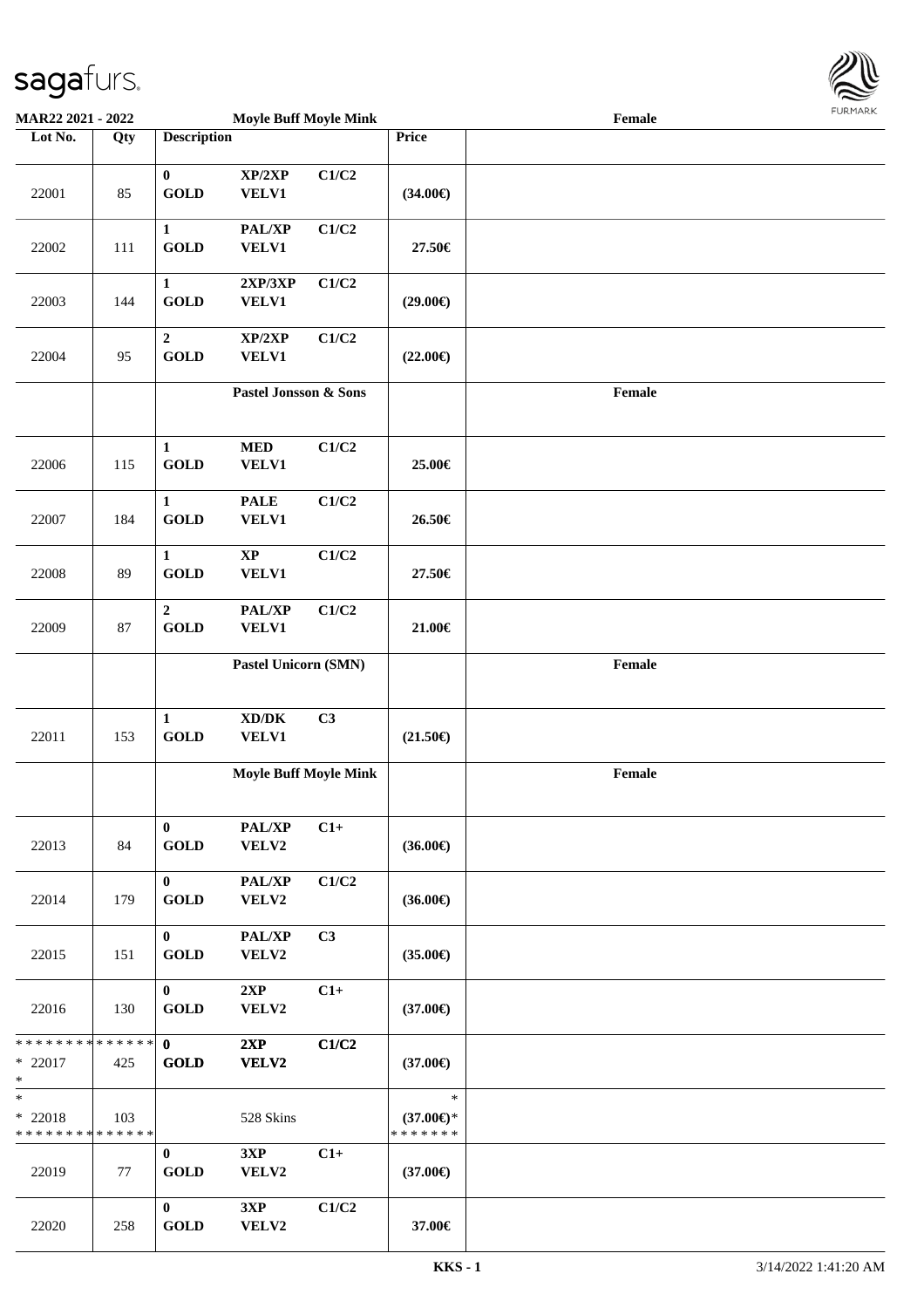

| <b>MAR22 2021 - 2022</b>                                          |     |                                         | <b>Moyle Buff Moyle Mink</b> |                |                                                | Female | <b>FUNITANN</b> |
|-------------------------------------------------------------------|-----|-----------------------------------------|------------------------------|----------------|------------------------------------------------|--------|-----------------|
| Lot No.                                                           | Qty | <b>Description</b>                      |                              |                | Price                                          |        |                 |
| 22021                                                             | 162 | $\mathbf{0}$<br><b>GOLD</b>             | 2XP/3XP<br>VELV2             | C <sub>3</sub> | $(36.00\epsilon)$                              |        |                 |
| 22022                                                             | 327 | $\mathbf{1}$<br><b>GOLD</b>             | PAL/XP<br>VELV2              | $C1+$          | $(31.00\epsilon)$                              |        |                 |
| 22023                                                             | 485 | $\mathbf{1}$<br><b>GOLD</b>             | PAL/XP<br>VELV2              | C1/C2          | $(30.00\epsilon)$                              |        |                 |
| 22024                                                             | 368 | $\mathbf{1}$<br><b>GOLD</b>             | <b>PAL/XP</b><br>VELV2       | C <sub>3</sub> | $(29.00\epsilon)$                              |        |                 |
| * * * * * * * * <mark>* * * * * * *</mark><br>$*$ 22025<br>$\ast$ | 465 | $\mathbf{1}$<br><b>GOLD</b>             | 2XP<br>VELV2                 | $C1+$          | 32.00€                                         |        |                 |
| $*$<br>$* 22026$<br>* * * * * * * * * * * * * *                   | 76  |                                         | 541 Skins                    |                | $\ast$<br>32.00€*<br>* * * * * * *             |        |                 |
| * * * * * * * * <mark>* * * * * * *</mark><br>$*$ 22027<br>$\ast$ | 465 | $\mathbf{1}$<br><b>GOLD</b>             | 2XP<br>VELV2                 | C1/C2          | 31.00€                                         |        |                 |
| $*$<br>$* 22028$<br>$*$                                           | 440 |                                         | 2                            |                | $\ast$<br>$31.00 \in$<br>$\ast$                |        |                 |
| $*$<br>$*$ 22029<br>* * * * * * * * * * * * * *                   | 206 |                                         | 1111 Skins                   |                | $\ast$<br>31.00€*<br>* * * * * * *             |        |                 |
| 22030                                                             | 193 | $\mathbf{1}$<br><b>GOLD</b>             | 3XP<br>VELV2                 | $C1+$          | $(32.00\epsilon)$                              |        |                 |
| * * * * * * * * * * * * * *<br>* 22031<br>$*$                     | 465 | $\mathbf{1}$<br><b>GOLD</b>             | 3XP<br>VELV2                 | C1/C2          | $(31.00\epsilon)$                              |        |                 |
| $*$<br>$*22032$<br>* * * * * * * * <mark>* * * * * *</mark> *     | 120 |                                         | 585 Skins                    |                | $\ast$<br>$(31.00\epsilon)$ *<br>* * * * * * * |        |                 |
| 22033                                                             | 282 | $\mathbf{1}$<br>GOLD                    | 2XP/3XP<br>VELV2             | C3             | $(30.00\epsilon)$                              |        |                 |
| 22034                                                             | 123 | 0/1<br><b>GOLD</b>                      | 4XP<br>VELV2                 | C1/C2          | $(34.00\epsilon)$                              |        |                 |
| 22035                                                             | 123 | $\overline{2}$<br>GOLD                  | PAL/XP<br>VELV2              | $C1+$          | $(24.50\epsilon)$                              |        |                 |
| 22036                                                             | 199 | $\overline{2}$<br>GOLD                  | PAL/XP<br>VELV2              | C1/C2          | $(24.00\epsilon)$                              |        |                 |
| 22037                                                             | 372 | $\overline{2}$<br><b>GOLD</b>           | 2XP<br>VELV2                 | C1/C2          | $(25.00\epsilon)$                              |        |                 |
| 22038                                                             | 104 | $\overline{2}$<br><b>GOLD</b>           | XP/2XP<br>VELV2              | C3             | $(24.00\epsilon)$                              |        |                 |
| 22039                                                             | 241 | $\overline{2}$<br><b>GOLD</b>           | 2XP/3XP<br>VELV2             | $C1+$          | $(26.00\epsilon)$                              |        |                 |
| 22040                                                             | 158 | $\overline{2}$<br>$\operatorname{GOLD}$ | 3XP<br>VELV2                 | C1/C2          | $(25.00\epsilon)$                              |        |                 |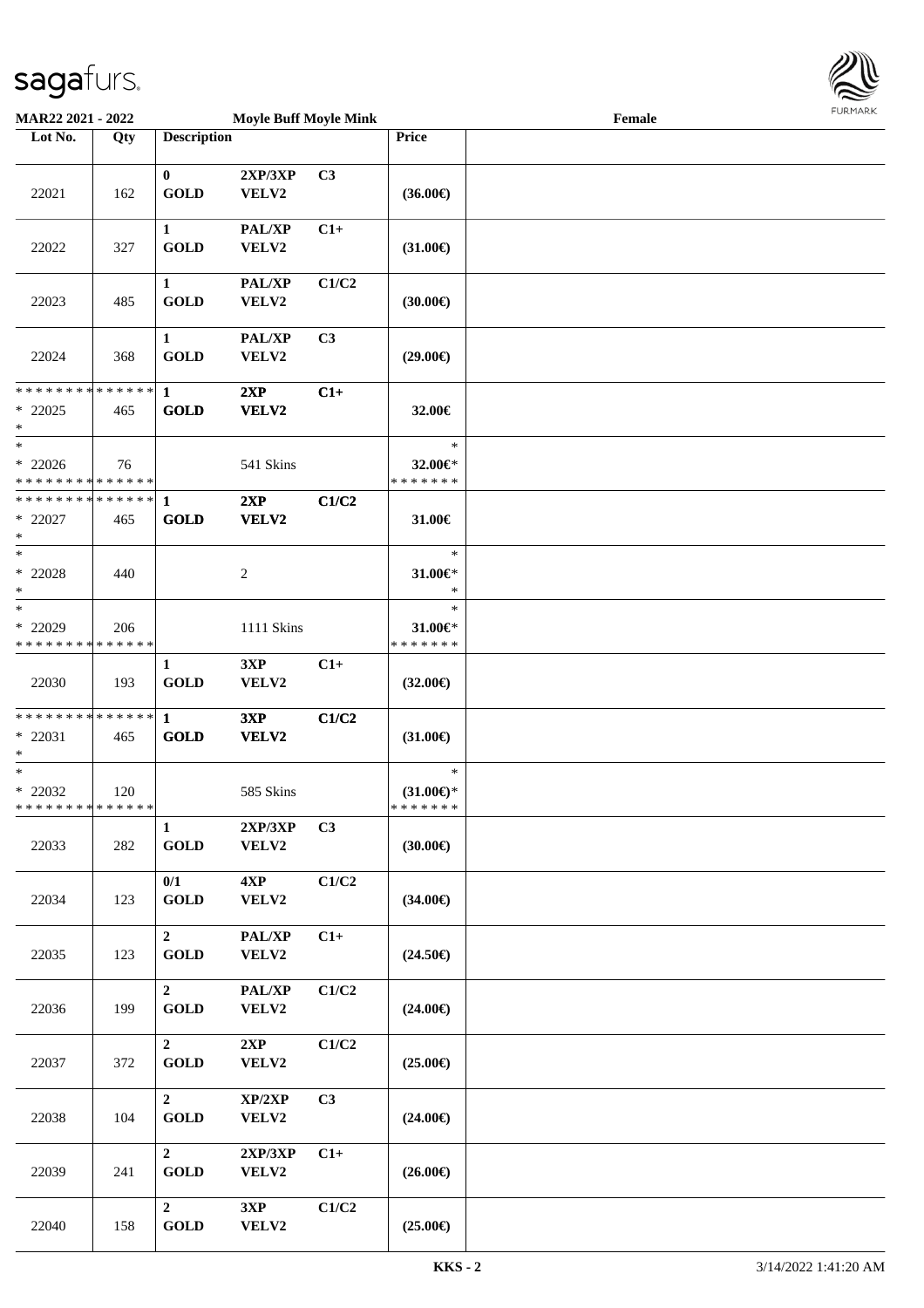

| MAR22 2021 - 2022 |     |                               | <b>Moyle Buff Moyle Mink</b> |       |                   | Female |  |  |
|-------------------|-----|-------------------------------|------------------------------|-------|-------------------|--------|--|--|
| Lot No.           | Qty | <b>Description</b>            |                              |       | <b>Price</b>      |        |  |  |
| 22041             | 114 | $\bf{0}$<br><b>GOLD</b>       | 2XP/3XP<br>VELV3             | C1/C2 | $(35.00\epsilon)$ |        |  |  |
| 22042             | 113 | 0/1<br><b>GOLD</b>            | <b>PAL/XP</b><br>VELV3       | C1/C2 | $(31.00\epsilon)$ |        |  |  |
| 22043             | 143 | 1<br><b>GOLD</b>              | 2XP<br>VELV3                 | C1/C2 | $(29.00\epsilon)$ |        |  |  |
| 22044             | 112 | 1<br><b>GOLD</b>              | 3XP<br>VELV3                 | C1/C2 | $(29.00\epsilon)$ |        |  |  |
| 22045             | 56  | $\overline{2}$<br><b>GOLD</b> | XP/2XP<br>VELV3              | C1/C2 | $(22.00\epsilon)$ |        |  |  |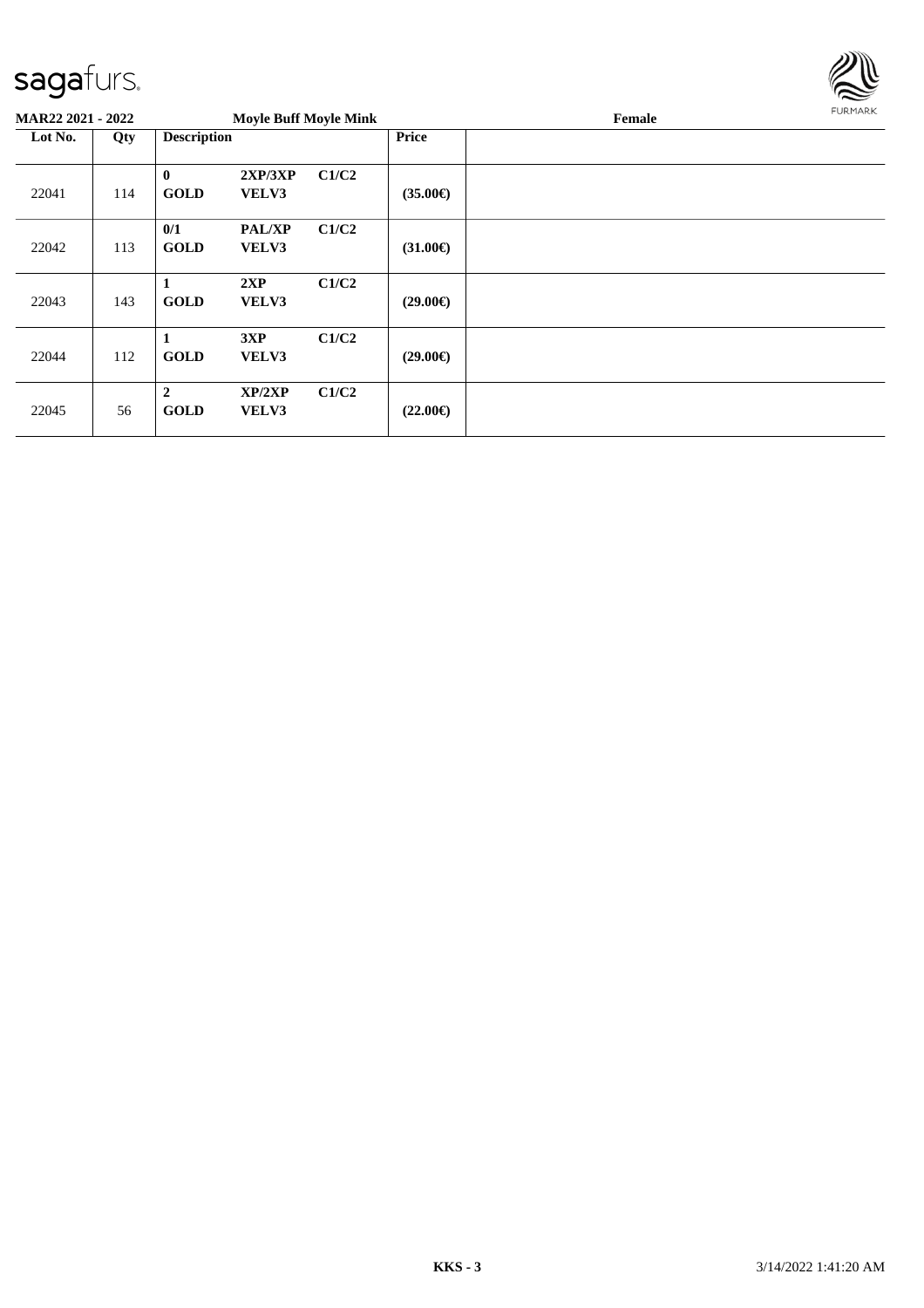

| MAR22 2021 - 2022 |        |                               | <b>Moyle Buff Moyle Mink</b> |       |                   | Female | <b>FURMARK</b> |
|-------------------|--------|-------------------------------|------------------------------|-------|-------------------|--------|----------------|
| Lot No.           | Qty    | <b>Description</b>            |                              |       | Price             |        |                |
| 22061             | 128    | $\bf{0}$<br><b>SLVR</b>       | PAL/XP<br>VELV2              | C1/C2 | $(35.00\epsilon)$ |        |                |
| 22062             | 190    | $\bf{0}$<br><b>SLVR</b>       | 2XP<br>VELV2                 | C1/C2 | $(36.00\epsilon)$ |        |                |
| 22063             | 91     | $\bf{0}$<br><b>SLVR</b>       | 2XP/3XP<br>VELV2             | $C1+$ | $(36.00\epsilon)$ |        |                |
| 22064             | 59     | $\mathbf{0}$<br><b>SLVR</b>   | 3XP<br>VELV2                 | C1/C2 | $(36.00\epsilon)$ |        |                |
| 22065             | $78\,$ | 0/1<br><b>SLVR</b>            | PAL/XP<br>VELV2              | $C1+$ | $(32.00\epsilon)$ |        |                |
| 22066             | 165    | 1<br><b>SLVR</b>              | PAL/XP<br>VELV2              | C1/C2 | $(29.00\epsilon)$ |        |                |
| 22067             | 259    | $\mathbf{1}$<br><b>SLVR</b>   | 2XP<br>VELV2                 | C1/C2 | $(30.00\epsilon)$ |        |                |
| 22068             | 145    | $\mathbf{1}$<br><b>SLVR</b>   | 2XP/3XP<br>VELV2             | $C1+$ | $(31.00\epsilon)$ |        |                |
| 22069             | 113    | $\mathbf{1}$<br><b>SLVR</b>   | 3XP<br>VELV2                 | C1/C2 | $(30.00\epsilon)$ |        |                |
| 22070             | 99     | $\overline{2}$<br><b>SLVR</b> | 2XP/3XP<br>VELV2             | C1/C2 | 23.00€            |        |                |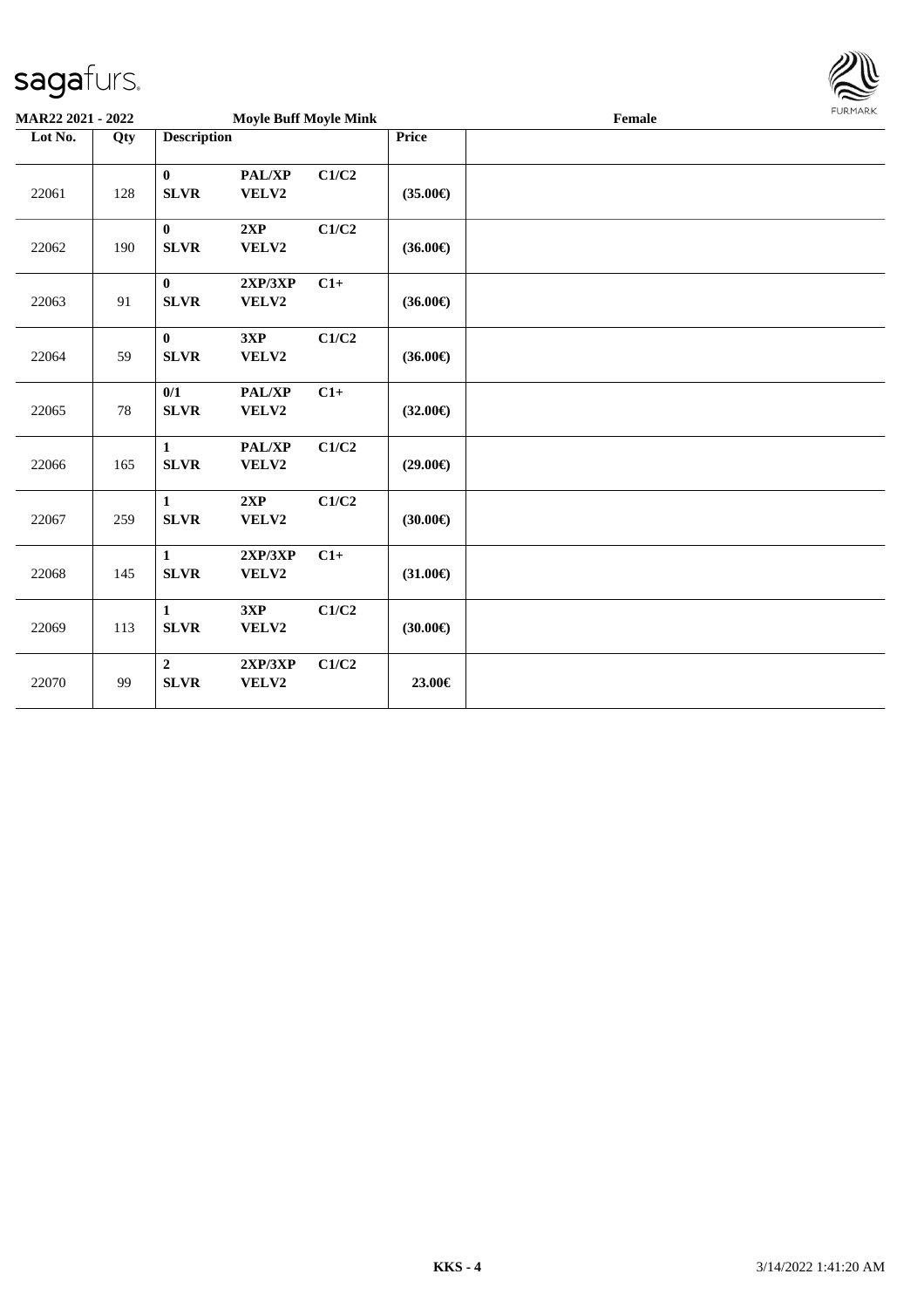

| <b>MAR22 2021 - 2022</b> |     |                                 | <b>Moyle Buff Moyle Mink</b> |       |                   | Female |  |
|--------------------------|-----|---------------------------------|------------------------------|-------|-------------------|--------|--|
| Lot No.                  | Qty | <b>Description</b>              |                              |       | <b>Price</b>      |        |  |
| 22081                    | 55  | $\bf{0}$<br><b>VSLA</b>         | 2XP/3XP<br><b>VELV1</b>      | C1/C2 | $(32.00\epsilon)$ |        |  |
| 22082                    | 152 | 0/1<br>${\bf VSLA}$             | PAL/XP<br><b>VELV1</b>       | C1/C2 | 28.00€            |        |  |
| 22083                    | 108 | $\mathbf{1}$<br><b>VSLA</b>     | 2XP/3XP<br><b>VELV1</b>      | C1/C2 | $(26.00\epsilon)$ |        |  |
| 22084                    | 56  | $\boldsymbol{2}$<br><b>VSLA</b> | XP/2XP<br><b>VELV1</b>       | C1/C2 | $(20.00\epsilon)$ |        |  |
| 22085                    | 139 | $\bf{0}$<br><b>VSLA</b>         | PAL/XP<br>VELV2              | C1/C2 | 32.00€            |        |  |
| 22086                    | 64  | $\bf{0}$<br><b>VSLA</b>         | PAL/XP<br>VELV2              | C3    | 31.00€            |        |  |
| 22087                    | 265 | $\bf{0}$<br>${\bf VSLA}$        | 2XP<br>VELV2                 | C1/C2 | $(34.00\epsilon)$ |        |  |
| 22088                    | 87  | $\bf{0}$<br>${\bf VSLA}$        | 2XP/3XP<br>VELV2             | $C1+$ | $(34.00\epsilon)$ |        |  |
| 22089                    | 108 | $\bf{0}$<br><b>VSLA</b>         | 3XP<br>VELV2                 | C1/C2 | $(34.00\epsilon)$ |        |  |
| 22090                    | 92  | $\bf{0}$<br>${\bf VSLA}$        | 2XP/3XP<br>VELV2             | C3    | $(32.00\epsilon)$ |        |  |
| 22091                    | 103 | 0/1<br>${\bf VSLA}$             | PAL/XP<br>VELV2              | $C1+$ | 29.50€            |        |  |
| 22092                    | 262 | $\mathbf{1}$<br>${\bf VSLA}$    | PAL/XP<br>VELV2              | C1/C2 | 27.00€            |        |  |
| 22093                    | 204 | $\mathbf{1}$<br><b>VSLA</b>     | PAL/XP<br>VELV2              | C3    | 26.00€            |        |  |
| 22094                    | 446 | $\mathbf{1}$<br><b>VSLA</b>     | 2XP<br>VELV2                 | C1/C2 | $(28.00\epsilon)$ |        |  |
| 22095                    | 157 | $\mathbf{1}$<br><b>VSLA</b>     | 2XP/3XP<br>VELV2             | $C1+$ | $(29.00\epsilon)$ |        |  |
| 22096                    | 138 | $\mathbf{1}$<br>${\bf VSLA}$    | 3XP<br>VELV2                 | C1/C2 | $(28.00\epsilon)$ |        |  |
| 22097                    | 185 | $\mathbf{1}$<br>${\bf VSLA}$    | 2XP/3XP<br>VELV2             | C3    | $(27.00\epsilon)$ |        |  |
| 22098                    | 196 | $\overline{2}$<br><b>VSLA</b>   | PAL/XP<br>VELV2              | C1/C2 | 21.50€            |        |  |
| 22099                    | 116 | $\overline{2}$<br>${\bf VSLA}$  | XP/2XP<br>VELV2              | C3    | 20.50€            |        |  |
| 22100                    | 181 | $\overline{2}$<br>${\bf VSLA}$  | 2XP/3XP<br>VELV2             | C1/C2 | $(23.00\epsilon)$ |        |  |